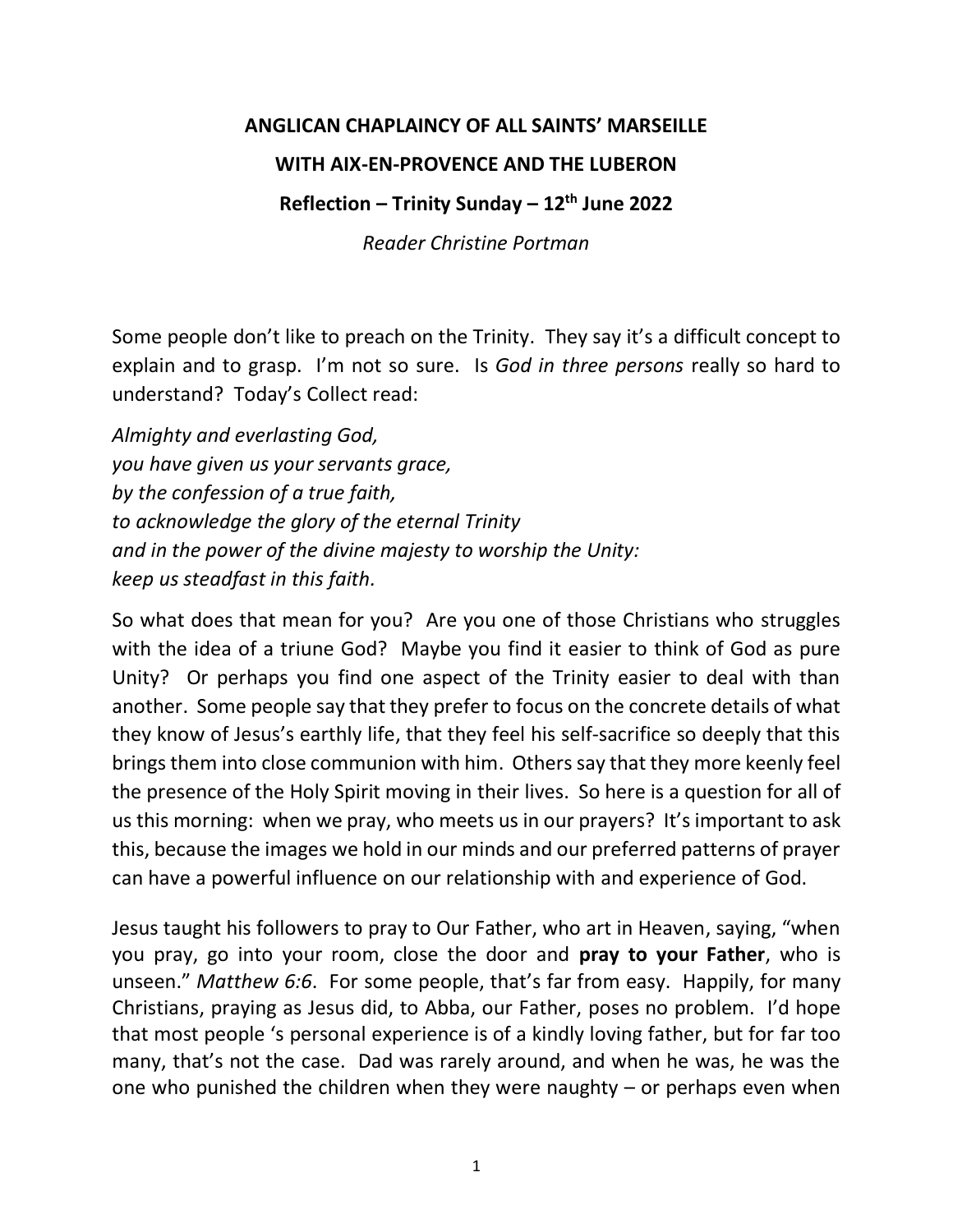they weren't. If that's so, it might be easy to be stuck with the idea of a punitive, unapproachable god who offers no comfort. We shouldn't jump to judge too quickly those who find those words, "Our Father" difficult.

In this morning's Old Testament reading from Proverbs we have powerful images of God as the creator of our universe. Some people see God this way, rather like that famous painting of William Blake, *The Ancient of Days*. Blake's image actually represents one of several gods, Urizen, the great architect of the universe. He bends down from the clouds with a pair of compasses, drawing *a circle on the face of the deep* as the psalmist describes it. But in Blake's mythical world, this creator god is one of several gods. He's a negative figure who focusses on sin, reason and uniformity. Urizen is the creator of the *Tyger, tyger, burning bright.* He's the god who enslaves the human mind. I hope that none of us experiences God in such a negative way – but there are plenty who struggle with the idea of God, largely because they have an image of a distant being, separate from the universe and quite inaccessible. I'm sure this image of God keeps many people away from church.

Other problems can arise if we imagine God to be unattainable, an *all-powerful* creator who commands the seas and controls creation. How do we then cope with the knowledge that there are so many things that are very wrong in our world? Why doesn't God strike down the wicked? Why does he (and for some people even the masculine pronoun is a problem) allow the suffering and death of innocents? And if we see God as omnipotent, how do we interpret readings such as that from the psalm today, where we're told that we humans have been given:

> *dominion over the works of your hands and put all things under his feet, All sheep and oxen, even the wild beasts of the field, The birds of the air, the fish of the sea and whatsoever moves in the paths of the sea.*

Do we imagine that we have a similar, all-powerful function in this world? If that's interpreted not as stewardship and caring for our home, but as having been given the right to do as we wish with our world, we're surely on dangerous ground!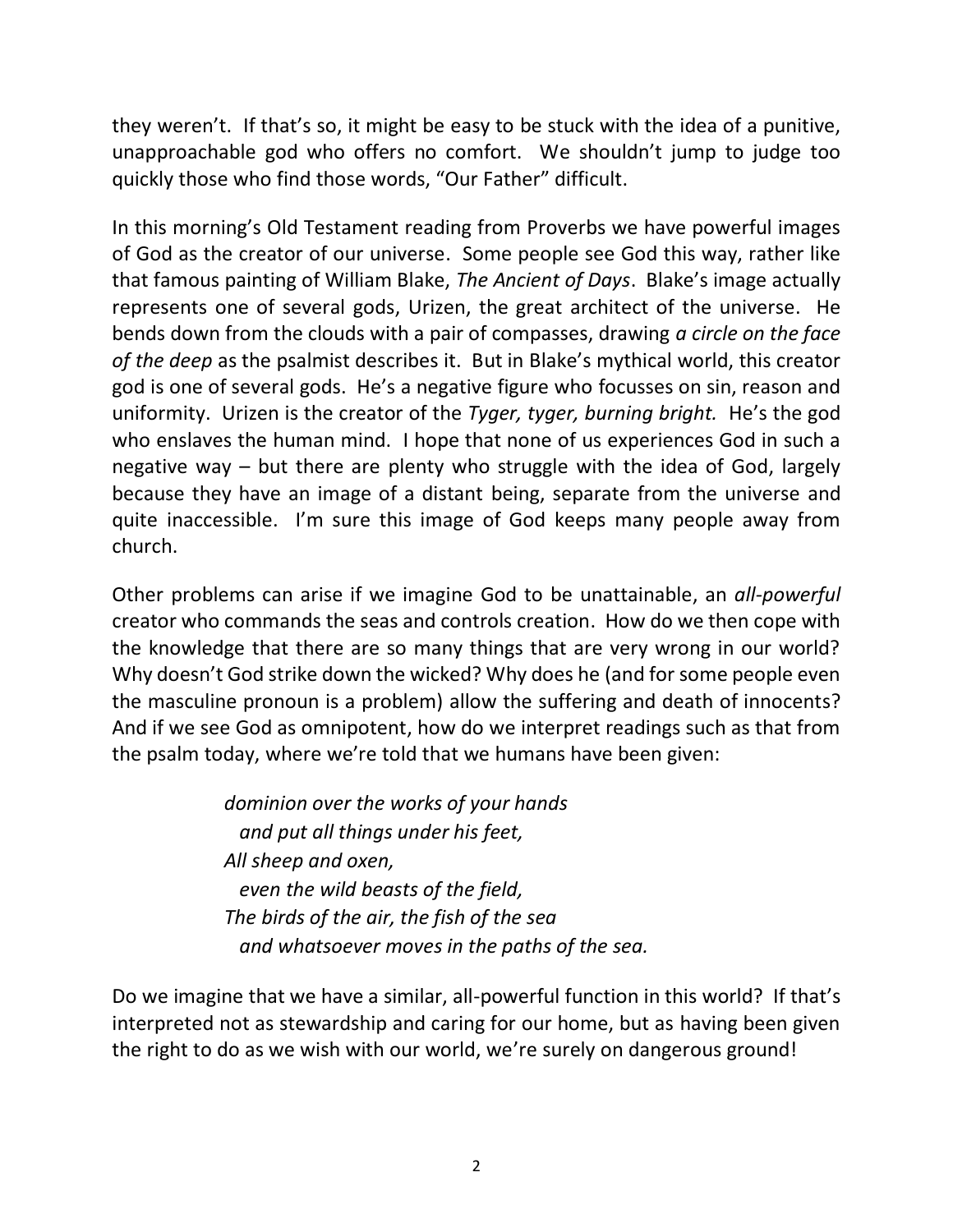But there is a very different way of experiencing God. In his book *The God we never knew*, the theologian Marcus Borg talks of a God who is *"*a sacred presence all around us – a reality that is … present everywhere and permeates everything in the space/time world. God is not a being "somewhere else, ("up there" or out there, or beyond), but right here, as well as "more than right here*".* This is the God who the psalmist tells us, "*created my inmost being;* who *knit me together in my mother's womb.* As Psalm 139 says, "*Where can I go from your Spirit? Where can I flee from your presence?*" God knows us intimately – better even than ourselves. And in today's account from Proverbs, notice that other figure imagined at the very beginning of creation:

*then I was beside him, like a master worker; and I was daily his delight, rejoicing before him always, rejoicing in his inhabited world and delighting in the human race*.

St Paul reminds us that the Holy Spirit is always present, the Comforter who *intercedes for us through wordless groans.* (Romans 8.26). When we may be struggling to put our prayer into words, the Holy Spirit is there for us. In his letter to the Ephesians, Paul reminds us to *pray in the Spirit on all occasions with all kinds of prayers and requests.* [\(Ephesians 6.18\)](https://biblegateway.com/passage/?search=Ephesians+6%3A18&version=NIV).

In her *Prayer and Possibilities,* Kathryn Shirey says this:

"When I'm struggling to find the words to pray, unable to articulate my deepest prayer needs, I call on the Holy Spirit. When I'm stepping out in faith, taking a next step toward where God is calling, I call on the Holy Spirit for guidance and support. When I'm praying with others and the needs are great, I call on the Holy Spirit to intercede and help us pray."

But of course, we're Christians. There's a third person in our Trinity, Jesus Christ, born as a man and understanding the reality of human life from the inside. In today's reading from the Letter to the Romans, Paul talks of the *grace in which we stand* before God - grace obtained for us by Jesus Christ: *God's love has been poured into our hearts through the Holy Spirit that has been given to us.* From the earliest days of the Church Christians have prayed to him because we know him as our Saviour. As St Paul continues: *we have peace with God through our Lord Jesus*